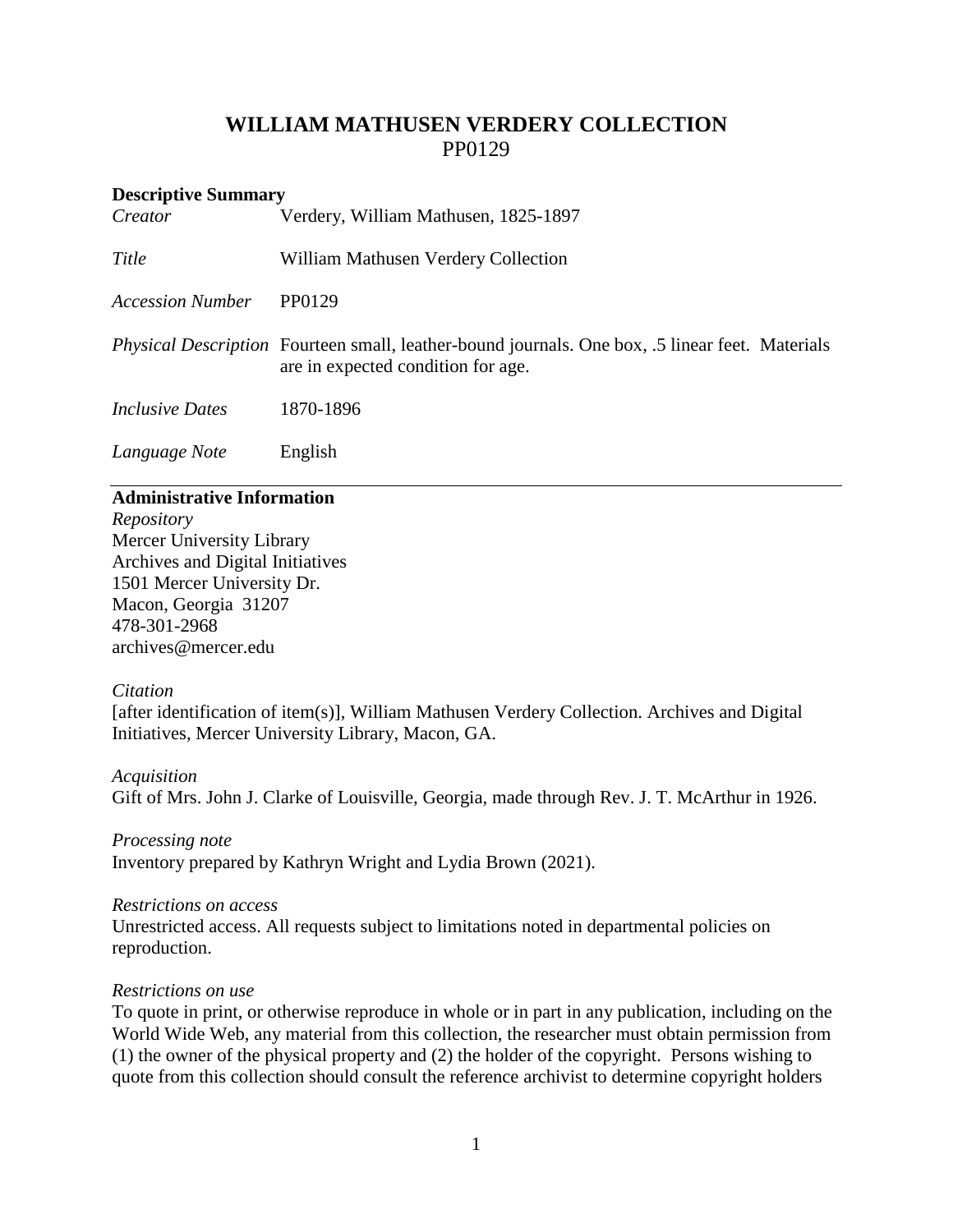for information in this collection. Reproduction of any item must contain the complete citation to the original.

## **Collection Description**

## *Biographical Note*

William Mathusen Verdery was born at Belair, Georgia (ten miles west of Augusta), on July 27, 1825. His early childhood was spent in his grandfather's house, where an aunt taught him to read, instructed him in the Presbyterian catechism, and trained him to read the Scriptures. In 1837, he attended the Mercer Institute in Penfield, Georgia. In 1841, he was sent to school at Cave Spring, and while there was baptized at the Cave Spring Baptist Church. He returned home, joined the Abilene Church, and was ordained there in November 1848. In December 1847, Verdery married Cornelia F. Skinner of Richmond County, and the couple had eighteen children.

For the years 1849-1857, Verdery served churches in the Hephzibah Association. In 1857, he moved to Hancock County, Georgia, within the bounds of the Washington Association, and served churches there for thirteen years. Verdery returned to the Hephzibah Association in 1870 and served both as an evangelist and pastor. He was elected Clerk of the Association in 1876 and was re-elected every year for twenty years. Verdery died April 29, 1897.

## Sources:

Patterson, J. H. (1897). "A Memorial." Hephzibah Baptist Association. Kilpatrick, W. L. (1894). *The Hephzibah Baptist Association Centennial, 1794-1894*. Augusta, GA: Richards & Shaver, Printers.

## *Scope and Content Note*

The Verdery collection consists of diaries of William Mathusen Verdury from 1870-1896. The brief entries discuss where he preached and the scripture references he used, individuals he baptized, church visitations and travels, social life, and weather, mostly while residing in Hancock County, Georgia.

*Subjects* Diaries Baptist Churches -- Georgia -- Clergy Hancock County (Ga.) Washington Baptist Association (Ga.)

## *Related Material*

See also: Hephzibah Baptist Association and Washington Baptist Association materials. These diaries are also available on microfiche.

## **Container List**

Item 1/1: Front cover cut, dates not visible (1870-1871)